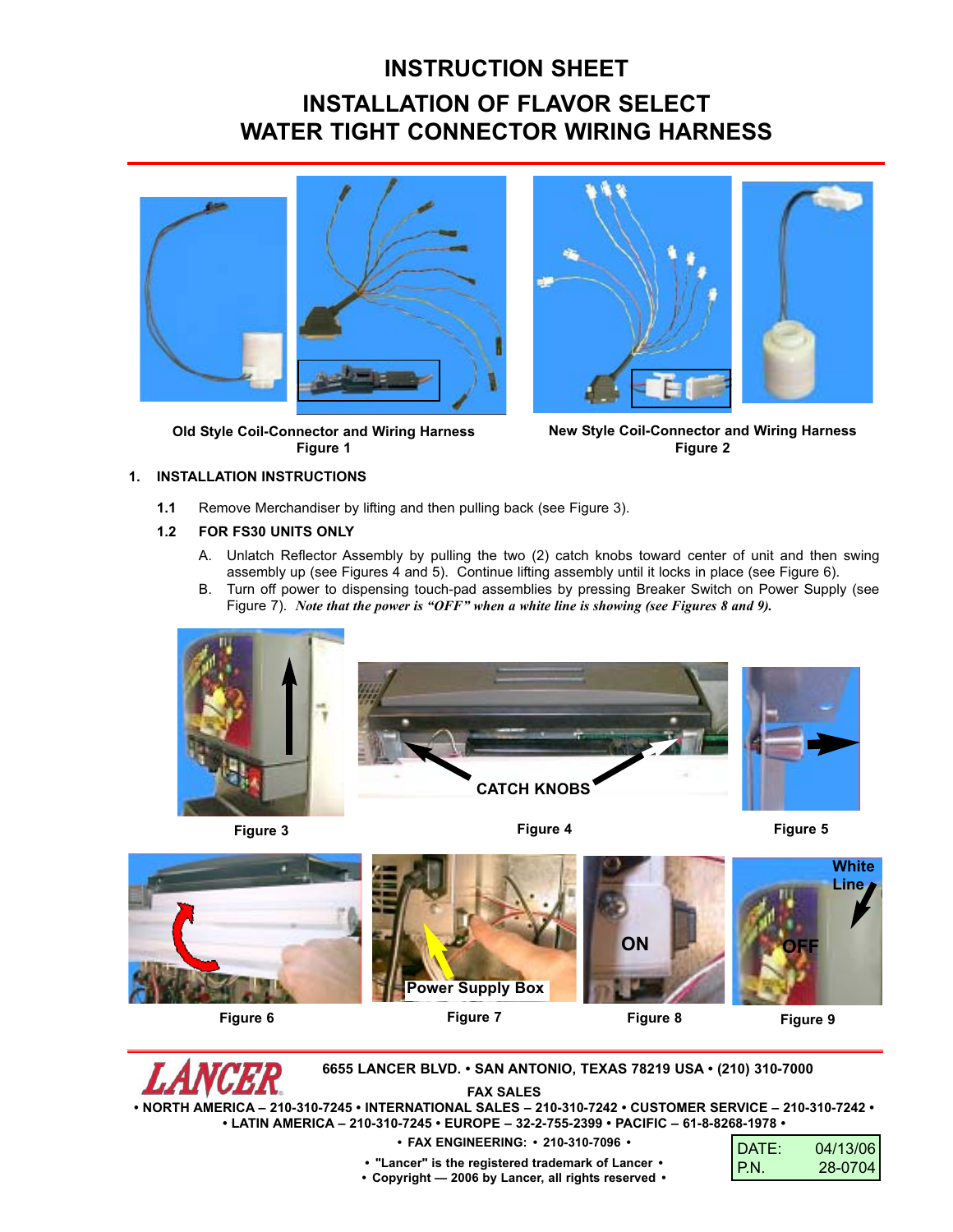**1.3** Unlatch hinged Switch Assembly panel by pulling catch knobs (two total, one on each end of panel) toward inside of unit and then swing assembly down (see Figures 10 and 11).





**1.4** Beginning with Injected Flavor Modules (top row) of specific valve, close Mounting Block shut-offs, disconnect module coil wires and remove syrup outlet elbow after lifting Retainer Clip. Then pull up Valve Retainer and remove module from Mounting Block (see figures 12 through 15).





MOUNTING BLOCK

**Figure 12 Figure 13**



**Figure 14 Figure 15**

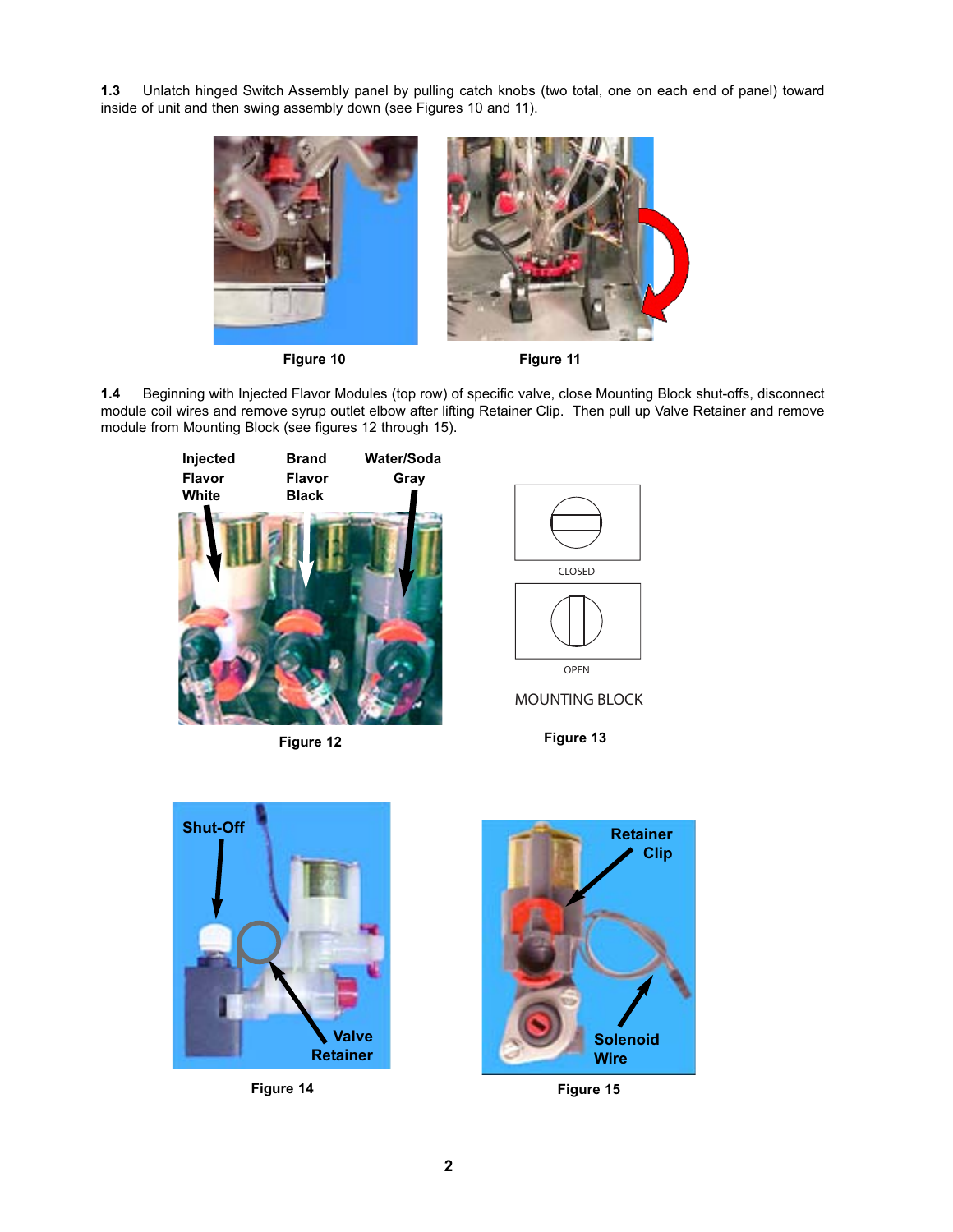- **1.5** Remove three (3) screws and Solenoid Retainer from top of module (see Figure 16).
- **1.6** Remove Solenoid Bonnet and pull solenoid assembly from Valve Body (see Figure 17 and 18).
- **1.7** Remove Plug Nut, Solenoid Washer, O-Ring and Core Assembly from LFCV Coil (see Figure 19).



- **1.8** Replace existing LFCV Coil (see Figure 20) with one provided in kit. New coil has water-tight connector (see Figure 21).
- **1.9** Re-assemble module by reversing steps 1.5 though 1.7, however, do not reinstall on Mounting Block.
- **1.10** Repeat steps 1.4 though 1.9 for all remaining Injected Syrup, Brand Syrup and Water (soda or plain water) modules related to specific valve.



**Figure 20 Figure 21**